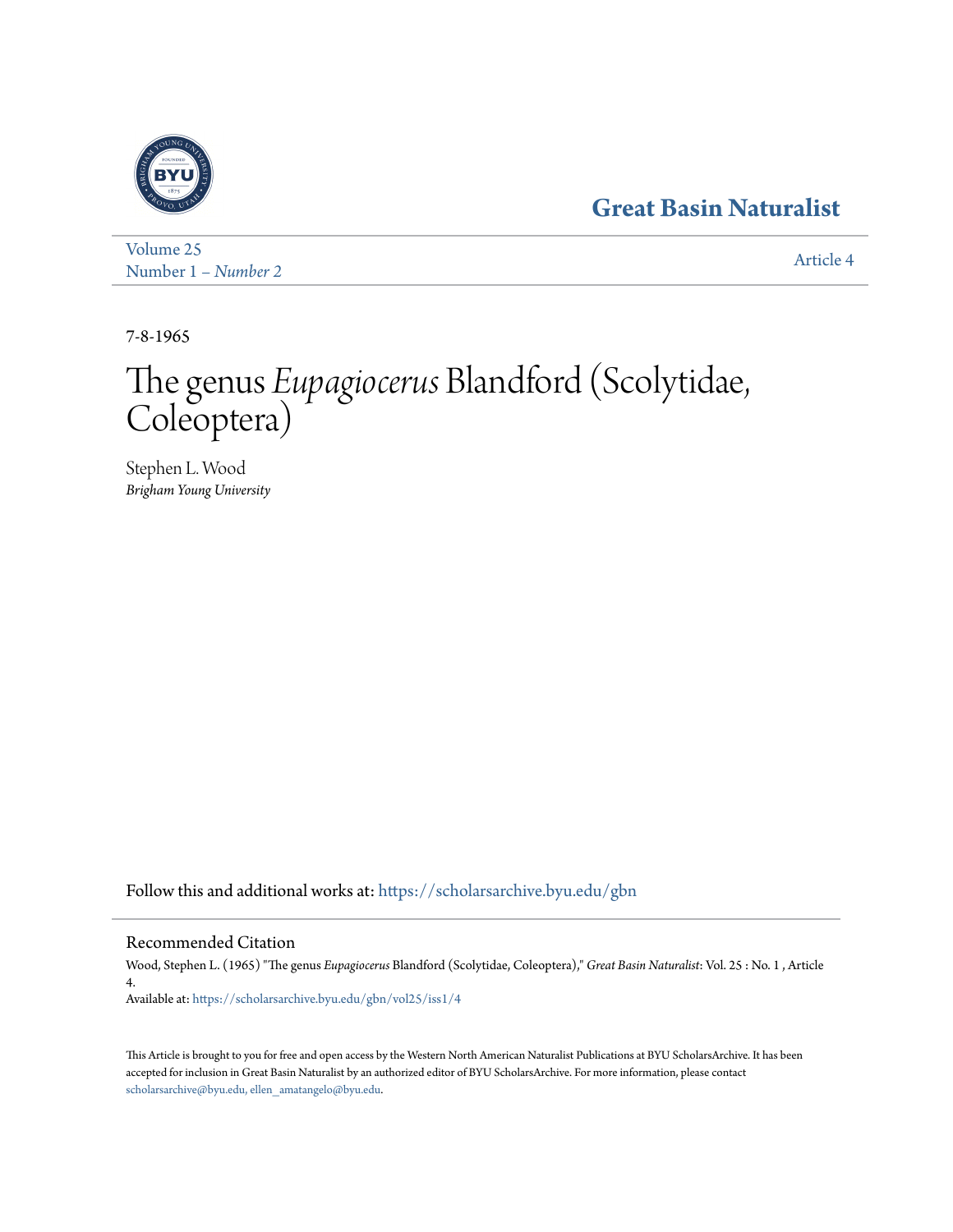#### THE GENUS EUPAGIOCERUS BLANDFORD' (SCOLYTIDAE: COLEOPTERA)

#### Stephen L. Wood"

A recent opportunity to study the habits of three species of Eupagiocerus Blandford in Central America makes possible the illu cidation of the biology of this genus for the first time. Two pre viously undescribed species are also added to the two previously known in the genus. New synonymy for one species is included.

#### Eupagiocerus Blandford

#### Eupagiocerus Blandford, 1896, Biol. Centr.-Amer. 4(6): 133. Nemopagiocerus Schedl, 1962, Mitt. Miinchner Ent. Gesellsch. 52:85 (new synonymy).

On the basis of the antennal characters, the entire eye, and the tuft of pleural hair on the prothorax, Schedl (1962:85) erected the genus Nemopagiocerus for his Eupagiocerus nevermanni. This species and the two described below as new were studied in the field, and all three species were compared to the type of *dentipes* Blandford All three species breed in the pith of woody vines where they have habits that fall well within the limits of the closely allied genus Cnesinus. Since those species of Cnesinus associated with ambrosial fungi may also have a pleural tuft of setae on the prothorax similar to that of Schedl's nevermanni, while those not associated with fungi lack this character, its presence or absence should have no generic significance. The strongly procurved sutures of the antennal club in clarus, while more nearly like Schedl's species, are inter mediate between *nevermanni* and *dentipes* Blandford. The inner margin of the eye in Schedl's species varies from entire to sinuate, and in *clarus, dentipes* and *vastus* from rather strongly sinuate to shallowly emarginate. In view of the small number of species in volved and the variability of characters it appears that Nemopagiocerus Schedl represents only an unusual form of *Eupagiocerus* Blandford and should be placed in synonymy under the latter name.

#### KEY TO THE SPECIES OF Eupagiocerus

1. Sutures one and two of antennal club strongly pro curved, with two extending at least to middle of club; second declivital interspace impressed or at least less strongly elevated than either one or three and, except at upper margin, devoid of tubercles  $\ldots$  2

<sup>1</sup> Field work for this research was made possible by <sup>a</sup> grant from the National Science Foundation, number GB-532.

<sup>2.</sup> Department of Zoology and Entomology, Brigham Young University, Provo, Utah. Scolytoidea contribution number 27.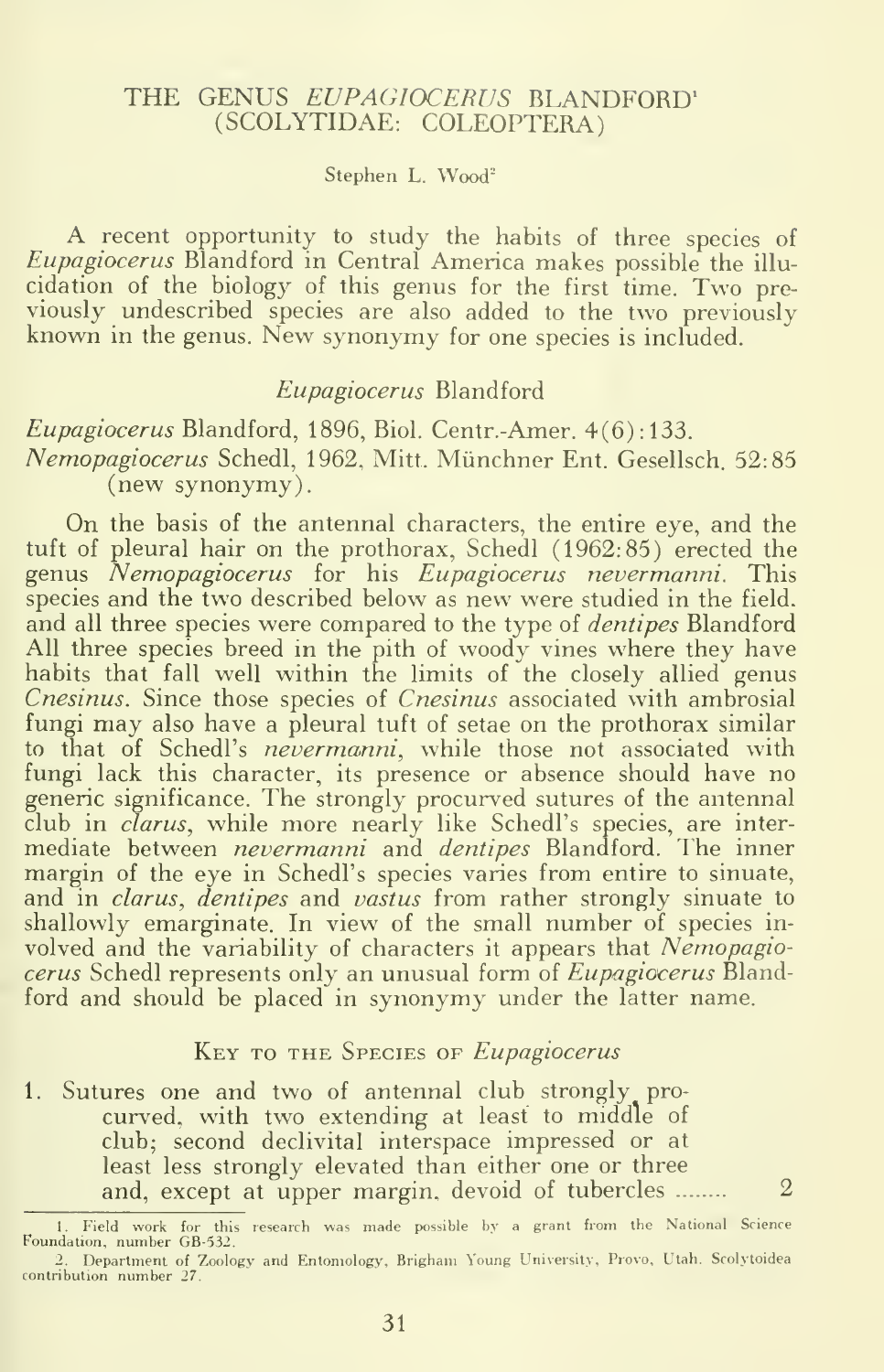| Sutures one and two antennal club moderately pro-<br>curved, with two not extending beyond basal third<br>of club; declivital interspaces equally convex and<br>each bearing a single row of rounded tubercles<br>3                                                                                                                                                     |
|-------------------------------------------------------------------------------------------------------------------------------------------------------------------------------------------------------------------------------------------------------------------------------------------------------------------------------------------------------------------------|
| 2. Smaller, 2.1-2.6 mm.; discal interspaces strongly convex<br>posteriorly, almost as high as wide at upper margin<br>of declivity, each elevation ending posteriorly as a<br>small sharply pointed spine, a row of similar pointed<br>tubercles continuing down each declivital inter-<br>spaces (except two); Costa Rica to Venezuela and<br>$P$ eru<br>$\ldots$ ater |
| Larger 2.6-3.0 mm.; discal interspaces moderately<br>convex, not ending abruptly posteriorly; second de-<br>clivital interspace and perhaps lower part of third,<br>somewhat impressed or flat and devoid of tubercles;<br>declivital tubercles small, rounded; Panama  clarus                                                                                          |
| 3. Elytral striae narrowly impressed, the punctures obseure; interspaces smooth and shining; declivital<br>granuals more sparsely placed, the vestiture fine,<br>hairlike; pronotal punctures smaller and more close-                                                                                                                                                   |
| Elytral striae feebly impressed on disc, rather strongly<br>at base of declivity, the punctures almost obliterat-<br>ed; interspaces finely reticulate, dull; declivital<br>granules more numerous, the vestiture stout, almost<br>scalelike; pronotal punctures larger, close, but less                                                                                |
|                                                                                                                                                                                                                                                                                                                                                                         |

#### Eupagiocerus ater Eggers

Eupagiocerus ater Eggers, 1931, Ent. Rlatt. 27:14 (Venezuela). Epagiocerus nevermanni Schedl, 1952, Dusenia 3:350 (Costa Rica)

Eupagiocerus serratus Wood, 1961, Gt. Basin Nat. 21:104 (Panama) (new synonymy).

Nemopagiocerus nevermanni, Schedl, 1962. Mitt Miinchner Ent. Gesellsch. 52:85.

The type of ater Eggers (in the Berlin Zoological Museum) was compared by Dr. K. E. Schedl to *nevermanni* Schedl (type?) and to one of my specimens collected Dec. 22, <sup>1963</sup> at Fort Clayton, Panama Canal Zone. According to Schedl (letter dated May 10. 1965) minor differences are apparent in the three specimens, but only one species is represented. The Panama specimen also agrees in all essential characters to the paratype of *serratus* Wood.

A series of this species was collected with the above mentioned Panama specimen from a common vine of the genus Serjania. From

<sup>(</sup>new synonymy)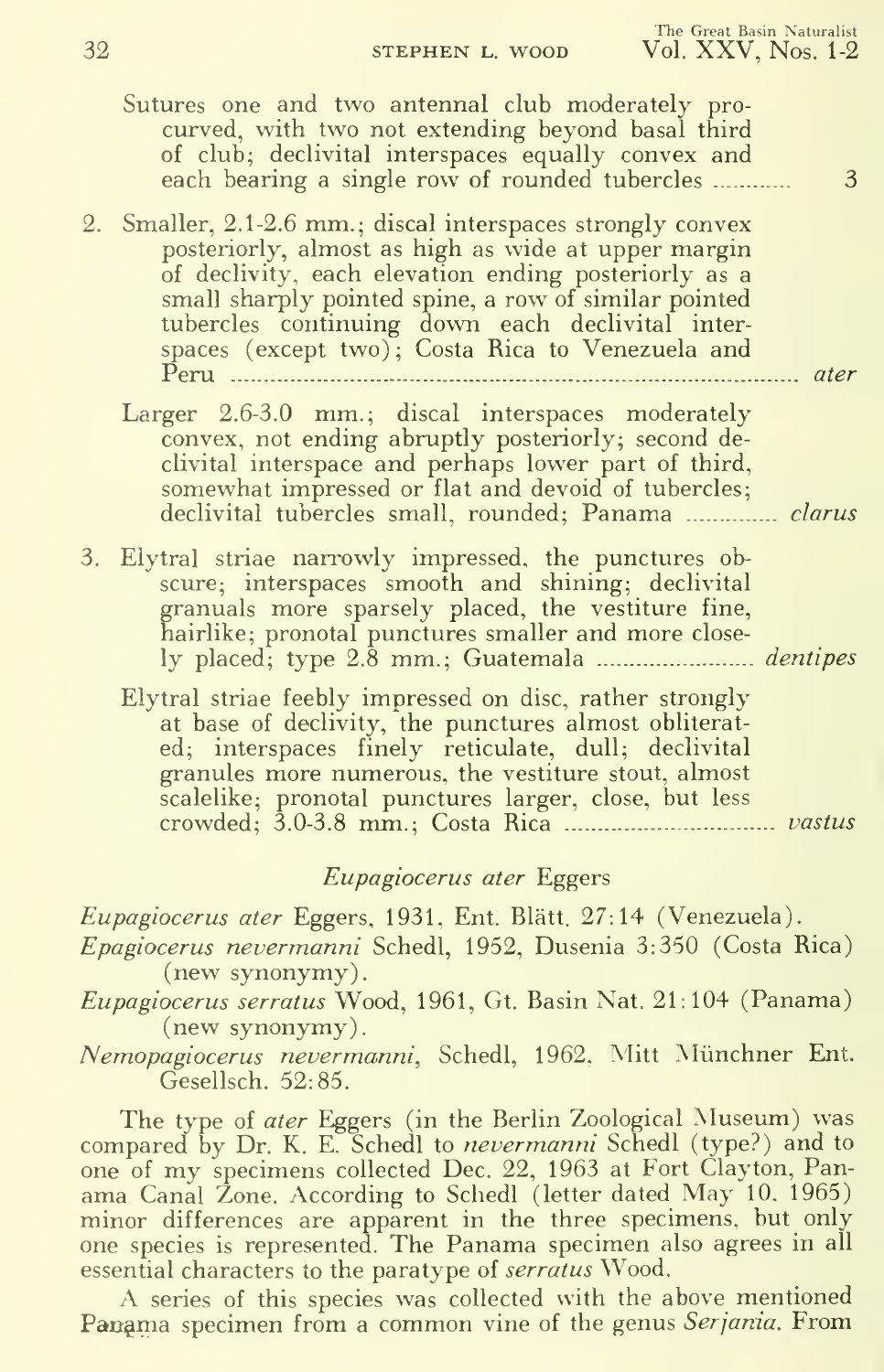the entrance hole in <sup>a</sup> stem 2 cm. in diameter, the tunnels extended directly to the central axis of pith, then extended about one to three centimeters in either direction. The older mines contained larvae in the parental gallery. On the walls of the tunnel grew a thick mat of white cottony fungus mycelium upon which the larvae fed. This fungus could not be seen in galleries that contained only eggs. Additional larval excavations were not apparent.

#### Eupagiocerus clarus, n. sp.

This species is allied to *ater* Eggers, but is readily distinguished by the larger size, by the more slender body form, by characters of the elytral declivity indicated in the above key, and by other fea tures of the frons and prothorax.

FEMALE.— Length 3.0 mm. (paratypes  $2.6-3.0$  mm.);  $2.3$  times as long as wide; body color black.

Frons broadly, evenly convex above and broadly, shallowly con cave below level of eye emarginations, the abrupt line of separation extended forward slightly in median area; upper area reticulate, dull below, subshining above; lower areas shallowly, evenly concave be tween subacute lateral margins to epistomal margin; epistomal margin slightly raised, shining, with a small bilobed process; concave area rather densely, minutely pilose; other vestiture inconspicuous. Eye 2.6 times as long as wide, shallowly emarginate on upper half, depth of deepest point of emargination about equal to diameters of two facets. Antennal scape bearing several coarse setae, evidently shorter than the 7-segmented funicle; club 1.8 times as long as wide, the sutures strongly procurved, one extending to a point one-third length of club from base, two extending three-fifths of club length from base.

Pronotum 1.1 times as wide as long, sides almost straight and parallel on basal half then abruptly narrowed to the broadly rounded anterior margin; surface closely, finely, longitudinally strigose over entire dorsal surface; subshining; glabrous. Hairlike setae in anterior pleural area longer and conspicuous, but not forming a definite tuft as in ater.

Elytra 1.4 times as wide as long, sides feebly curved, somewhat narrowly rounded behind; basal margins slightly raised, neither crenulate nor acutely produced; striae narrowly, rather deeply impressed, the punctures very obscurely indicated; interstriae feebly convex anteriorly, moderately so at base of declivity, about three times as wide as striae, the surface reticulate, subshining and with numerous confused, small, shallow punctures. Declivity moderately steep, somewhat flattened between third interspaces; interspace one slightly elevated, uniseriately punctured, with a few punctures bearing small rounded granules, two flat, appearing impressed, with confused fine punctures, three and four convex on upper half and bearing regular rounded tubercles on the convex portion, becoming flattened on lower half and merging into impression of two, five to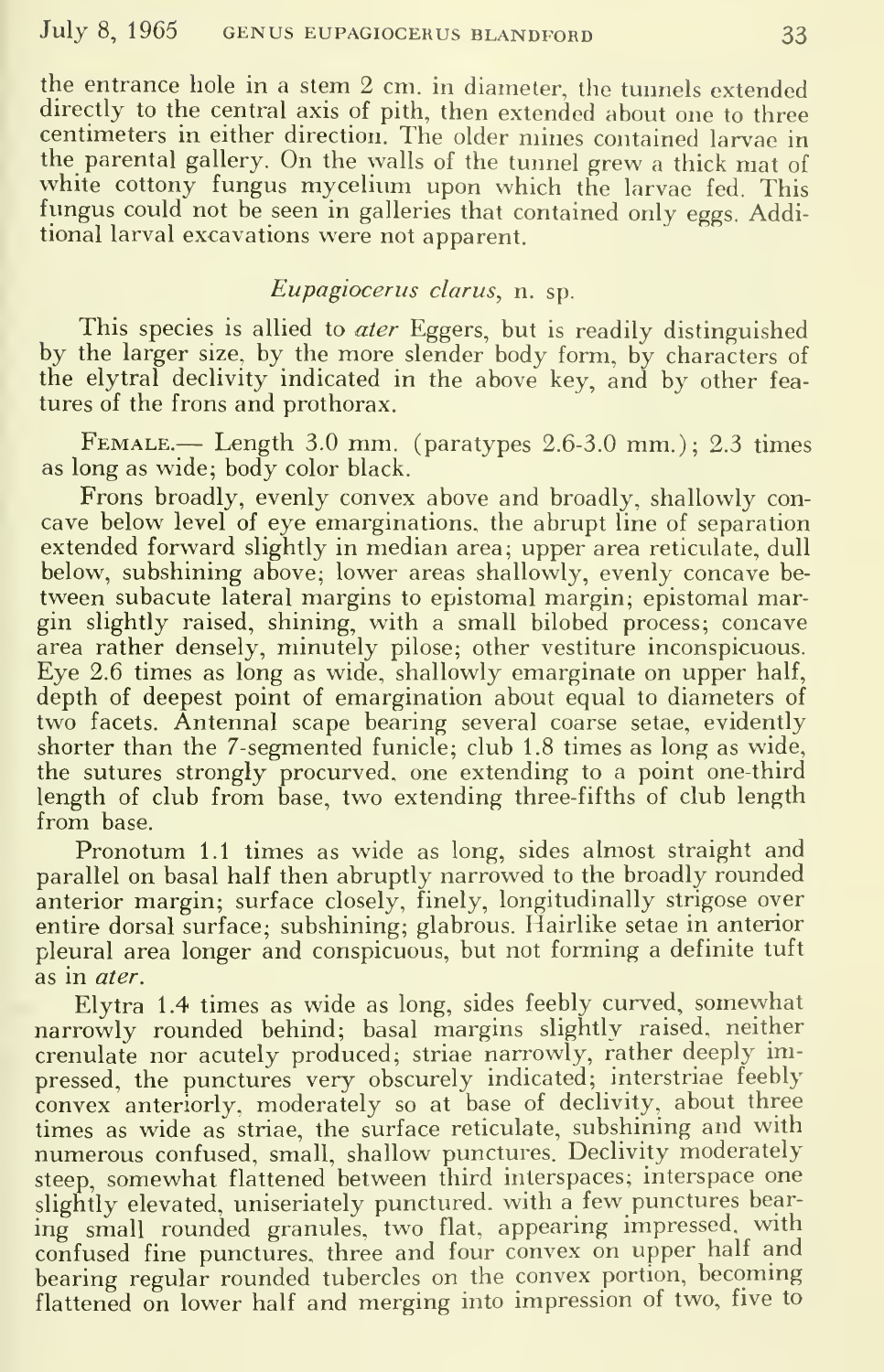nine convex and each bearing a row of rounded tubercles. Vestiture scanty, restricted to a few hairlike setae in posterolateral area.

MALE.— Similar to female except frons with transition from convex to concave areas gradual, the concaveity slightly deeper, not pilose, but with a continuous tuftlike row of erect plumose setae on lateral and lower margins, the concave area with rather numerous small hairlike setae.

Type Locality.— Rio Viejo, Volcan Chiriqui, Panama.

TYPE MATERIAL.— The female holotype, male allotype and 32 paratypes were collected at the type locality on January 11, 1964, at an elevation of 5500 ft., by S. L. Wood. They were taken from the central axis of a rough-barked vine in stems 2 cm. in diameter or less. The tunnels were similar to those of *vastus*; there was no evidence of an ambrosial fungus.

The holotype, allotype and some paratypes are in my collection; other paratypes are in the U. S. National Museum and in the British Museum (Natural History).

#### Eupagioceurs vastus, n. sp.

This species is closely allied to *dentipes* Blandford, but is readily separated by characters summarized in the above key.

Female.— Length 3.7 mm. (paratypes  $3.0-3.8$ ); 2.1 times as long as wide; color rather dark brown.

Frons flatteened on lower half, feebly convex above, with median third remarkably sculptured; lower half with lateral margins acute and slightly elevated, a narrow marginal and epistomal area irregularly punctured, this area marked dorsally by a transversely elevated low median carina on median third; remaining area of lower half densely pilose; pilose area terminated above by a deep, narrow ventrally procurved groove on slightly more than median third, above the groove a median subhexagonal impunctate area densely very closely reticulate-granulate, a shallow transverse groove near lower margin of hexagonal area; lateral pubescence and median hexagonal area extended to upper level of eyes; dorsal areas head subreticulate and finely shallowly punctured. Eye elongate, shallowly sinuate on inner margin. Antennal scape elongate, about as long as 7 segmented funicle; club narrowly ovate, 1.4 times longer than funicle with two sutures, the first reaching one-fifth of length from base, broadly procurved, the second narrowly, subagnulately procurved reaching two-fifths of length of club from base.

Pronotum very slightly wider than long, base bisinuate, sides on basal half straight deverging anteriorly then narrowed abruptly to a constriction just in front of anterior margin, anterior margin very broadly rounded, submarginate at middle; surface dull, rather closely marked by moderately large elongate punctures, each about twice as long as wide, the punctures much smaller anteriorly and laterally; glabrous. Lateral margins acute on basal two-thirds, pleural areas rather coarsely punctured.